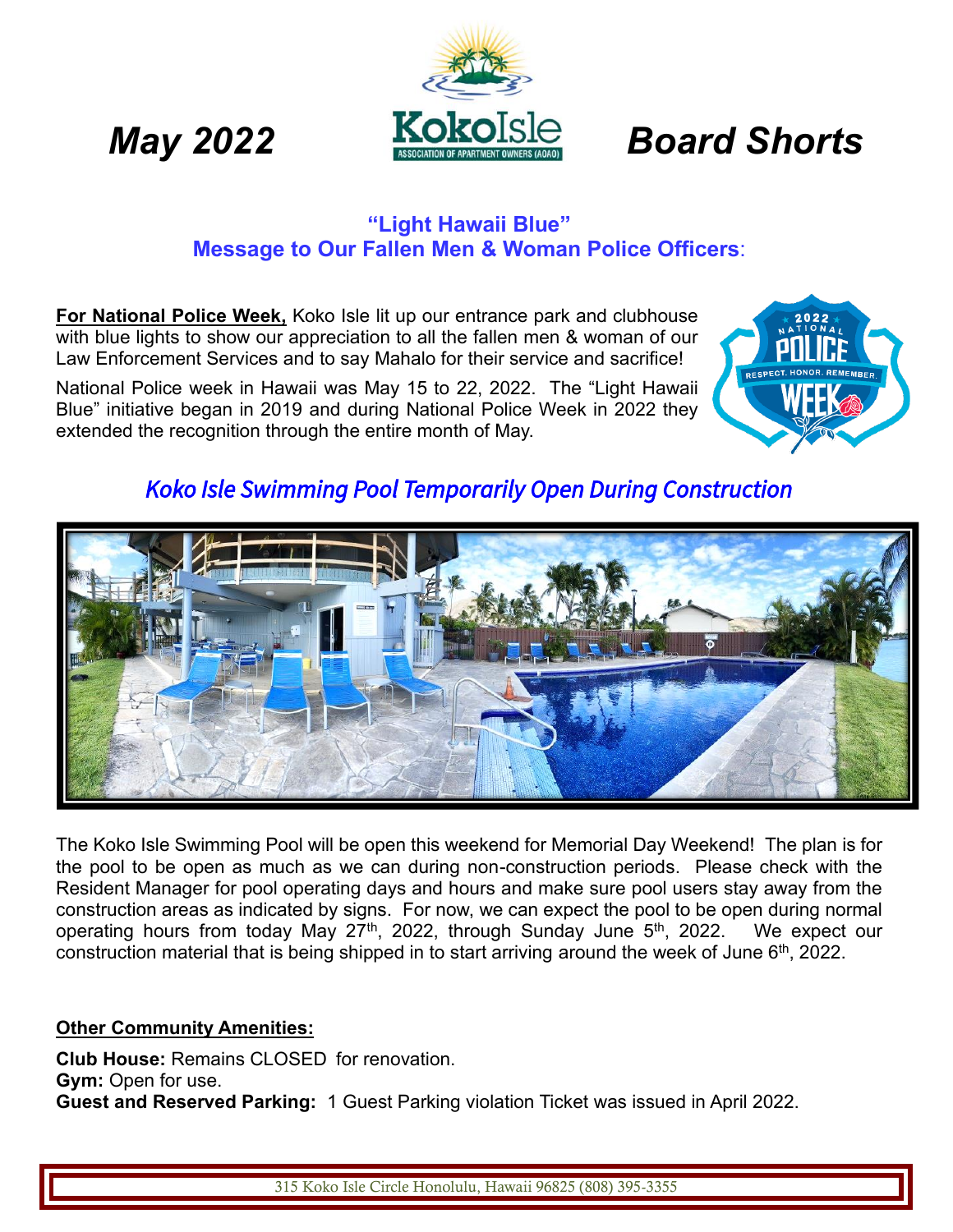#### **Homeowner's Notes:**

**Do you have the insurance coverage you need**? Below is a very brief description of an important part of condo insurance coverages, HO6 Insurance Coverage. Please check with your insurance agent for more details and the proper coverage for your situation.

#### **HO6 Insurance: All Owners Should have Proper HO6 Coverage**

An HO6 policy is a homeowner's policy for condo unit owners. While the association does have a master policy to cover the buildings it will likely not be enough to make you whole if your unit is involved in a loss.

- The association's master policy will pay to repair the buildings to their "as-built" condition. "Asbuilt" means that the policy will pay to repair the units with new materials of similar quality to what was originally conveyed back in 1980. If your unit has extensive upgrades your HO6 policy should cover the difference in cost between what it would take to repair your unit to its "as-built" condition and what it would take to repair your unit to its current upgraded condition.
- The association's policy has a \$25,000 water damage deductible. The board has the authority under HRS §514B-143 to assess the \$25,000 deductible to the unit where the loss originated. This type of assessment can be covered by HO6 policies, and the charge is usually nominal. Owners should consult with their insurance agents to ensure that they have proper coverage for this.
- If the unit next door's water heater fails (the flooding unit) and causes damage to the neighbor's unit who pays for the damage? If this happens both owners should report the incident to their respective HO6 companies. The association will report the incident to the master policy. The owner of the flooding unit will be assessed the first \$25,000 of water extraction bills and building damage (not including upgrades). The flooding unit's owner should have loss assessment coverage for this. The association's policy will pay for damage in excess of \$25,000. Each owner's respective HO6 policy will pay for their client's upgrades, contents, and loss of use.
- Loss of Use Coverage provided by HO6 policies can cover your hotel bill or loss of rental income if your unit can't be used due to a covered loss.

#### **If you have insurance questions, Sue Savio from Insurance Associates can be reached at [sue@insuringhawaii.com](mailto:sue@insuringhawaii.com) or 808-526-9271.**

#### **COMMUNITY UPDATE:**

**Painting Project:** Reminder, we are scheduled to paint the exterior of all Koko Isle buildings around July 2022. Please plan to repair all owner responsible projects before then. Specifically, review all siding, deck and balcony railing and waterside deck aprons.

See the resident manager for specifications for the approved balcony / deck railing design. Ropes are no longer allowed on Koko Isle railings as it does not conform to current Building Codes and therefore should be replaced. The Resident Manager and Building & Grounds Committee will inspect all railings and advise residents of those not in compliance.

Also, inspect all trees and vegetation in your privacy areas that need trimming away from or removal from the building for painting.



Example of approved railing design.

315 Koko Isle Circle Honolulu, Hawaii 96825 (808) 395-3355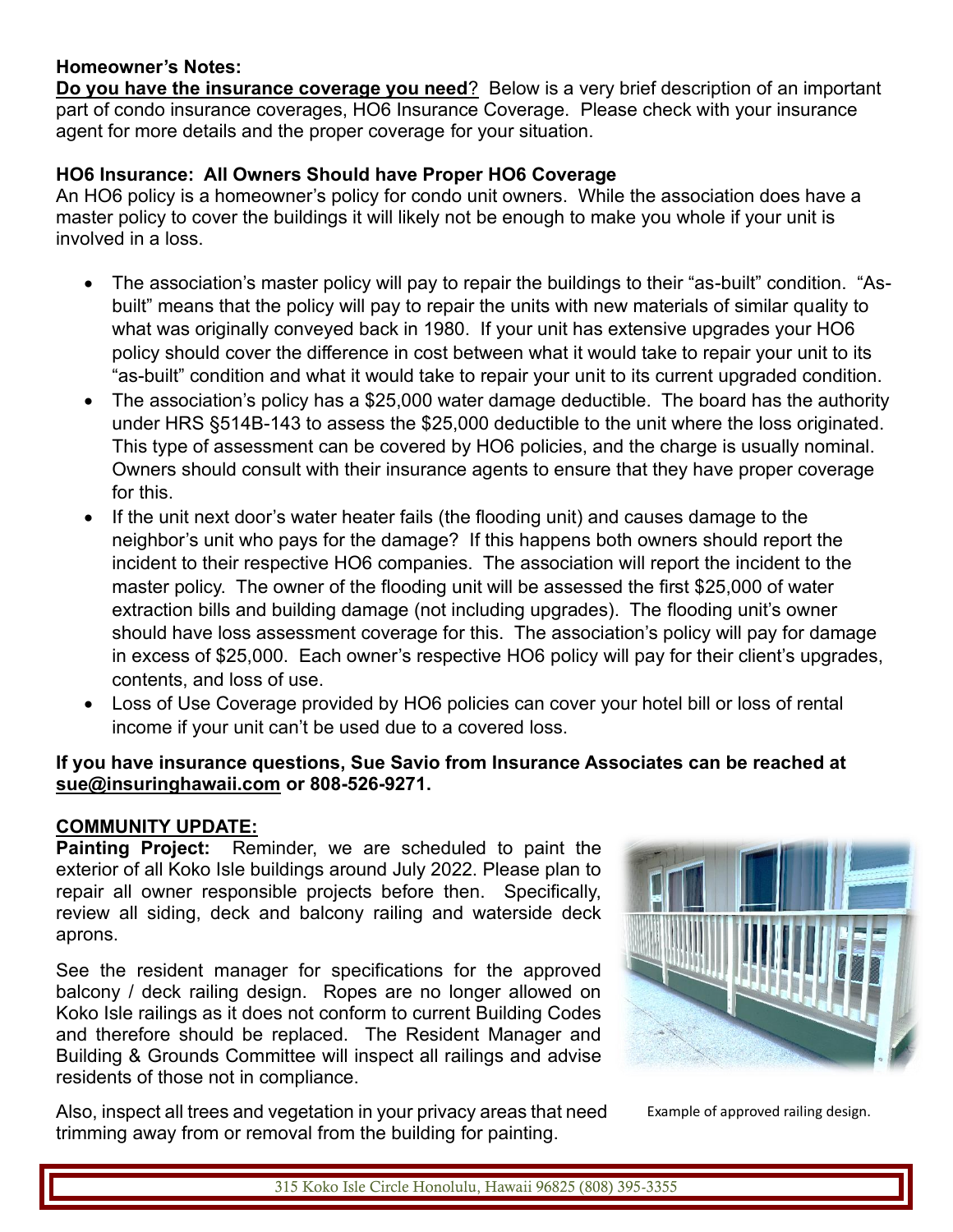**Let's do our part to conserve water:** With three water wells shut down, the Honolulu Board of Water Supply is asking for voluntary water conservation practices by all Honolulu residents. See flyer at the end of this newsletter.

Board of Water Supply reports that the shortage is exacerbated more by the dry weather we are experiencing. The concern is that the summer period will further strain already short water supply.

The Board of Water seeking a 10% reduction in water usage. The Koko Isle Board is asking all Koko Isle Residents to do our share in helping achieve that goal. Let do what we can to reduce water usage.



**Join Koko Isle Community Website FrontSteps:** Koko Isle encourages every unit resident to register with the new Community Website FrontSteps through Hawaiiana. This service-oriented website gives owners the ability to view account balances, make payments, and receive notices and bulletins from the AOAO on Community issues. Owners can also view important Koko Isle Association Documents such as the Declarations, Bylaws, and the new Amendments

There is also a FREE App to use on your phone or pad! We have 50 Units signed up so far!!! To register for this service, simply fill out an online enrollment request form at ownerenrollment.hmcmgt.com. Once this form is submitted, you will receive an invitation via email to complete the enrollment process. Just follow the link and instructions provided in your email invitation.

For additional questions or assistance regarding the owner registration process, please visit www.hmcwebsupport.com. If you did not receive an email from kokoisle@kokoisleaoao.com to register for Frontsteps, check you spam or junk folder. Or email the Koko Isle Office at kokoisle@kokoisleaoao.com. We will be glad to help and surely hope that this service will provide you with an easy and convenient way to access the information you need!

#### **Pet Notes / Reminder:**

**1. Please Pick-Up your pet's POOP!!!** Please help keep Koko Isle clean, please report any violators.

**2. Dogs:** We are receiving complaints of dogs barking continuously from court yards or back patios when left unattended or when owners are not home. As a reminder, it is against the law for dogs to bark constantly for 10 minutes, or unprovoked for 30 minutes on and off, to the disturbance of others. Dogs are barking during quiet hours in the central park area causing a "barkathon" that starts as early as 6 am nearly every morning until about 7:30 am. If your dog is a participant, please take appropriate actions to help reduce the "barkathon." The Humane Society suggests that good relationships with neighbors involves preventing and resolve barking issues.

**Approved Koko Isle Board Meeting Minutes:** Available in Resident Manager's Office.

#### **Up Coming Events:**

**Building & Grounds Committee Meeting:** Wednesday June 15<sup>th</sup>, 2022, (Zoom Meeting) Holiday Memorial Day – May 30<sup>th</sup>, 2022, Monday Koko Isle Office will be Closed Koko Isle Board Meeting: June 27<sup>th</sup>, 2022, Monday 6:00pm (Zoom or In Person TBA)

Distributed: 5/27/22